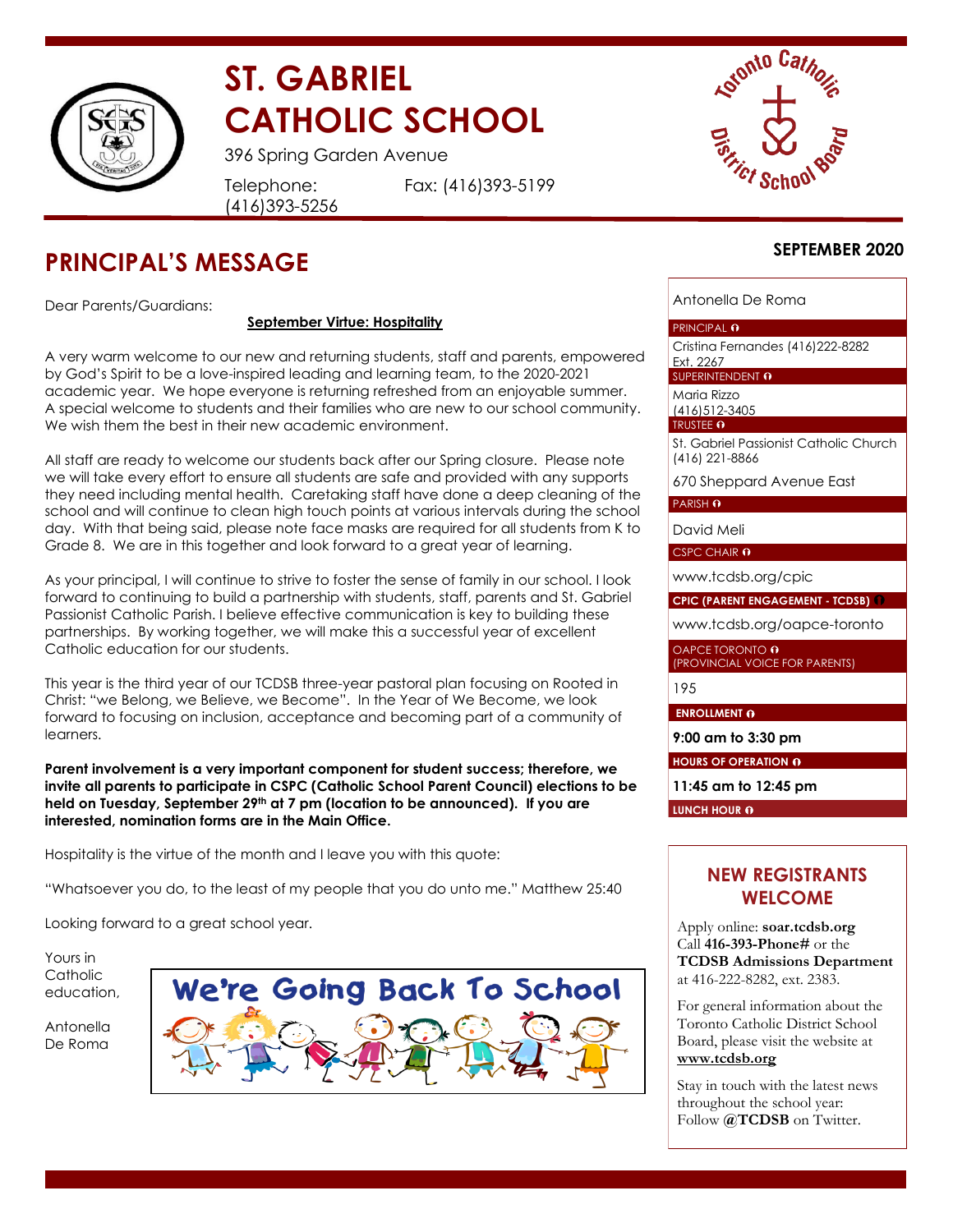# **ST. GABRIEL SCHOOL STAFF LIST 2020-2021**

| Antonella De Roma                                                     | Principal                  |  |
|-----------------------------------------------------------------------|----------------------------|--|
| Patricia Monaco                                                       | Secretary                  |  |
| Rachel Rego - LTO                                                     | <b>ELP</b>                 |  |
| Sharon Pacheco                                                        | ECE (Rego)                 |  |
| Angela Vaz                                                            | <b>ELP</b>                 |  |
| Roselle Joven                                                         | ECE (Vaz)                  |  |
| Catherine Ryu                                                         | Gr. 1/2                    |  |
| Allison Canham-Macri                                                  | Gr. 2                      |  |
| Angela Capozzoli                                                      | Gr.3                       |  |
| Sarah Porter                                                          | Gr. 3/4                    |  |
| <b>Brian Rodrigues</b>                                                | Gr. 5/6                    |  |
| Ursula Tufaro                                                         | Gr. 6                      |  |
| Vacant at the Moment<br>(LTO)                                         | Gr. 6/7                    |  |
| Christine Jevezian                                                    | Gr. 8                      |  |
| <b>Barbara Chow</b>                                                   | Library Tech (M/T, W pm)   |  |
| Danielle Sabatini                                                     | Spec. Ed.                  |  |
| Open (LTO)                                                            | Spec. Ed - pm              |  |
| Oksana Makhnitska                                                     | Spec. Ed.                  |  |
| Miroslava Gyda                                                        | Spec. Ed.                  |  |
| <b>Wendy Baker</b>                                                    | Phys. Ed. (T/W)            |  |
| Jason Halili                                                          | Phys. Ed. (M)              |  |
| Nicholas Stamatis                                                     | Phys. Ed (Th)              |  |
| Rocco Addorisio                                                       | ESL                        |  |
| <b>Julie Gauthier</b>                                                 | Core French                |  |
| Claire Kennedy                                                        | Core French (M-F am)       |  |
| Elizabeth Massarelli                                                  | <b>Education Assistant</b> |  |
| Daniella Nunno                                                        | <b>Education Assistant</b> |  |
| Success Akonzee                                                       | <b>Education Assistant</b> |  |
| Cecilia Barreto                                                       | <b>Education Assistant</b> |  |
| Christella Sutherland                                                 | Vocal Music (Th/Fri)       |  |
| Michele Stocker                                                       | Inst. Music (Tues.)        |  |
| Kavitha Ramachandran                                                  | Inst. Music (Mon. - am)    |  |
| Liliana Compagnone                                                    | Guidance (Tues a.m.)       |  |
| <b>Steve Coulter</b>                                                  | <b>Head Caretaker</b>      |  |
| Manny Florio                                                          | Night Caretaker            |  |
| Jithu Thomas                                                          | Night Caretaker            |  |
| Rosa Salvatore, Ana Saint<br>Ellis De Graterol and<br>Rachel Monteiro | Lunchtime Supervisor       |  |



[www.stgabrielsparish.ca](http://www.stgabrielsparish.ca/) should you need more information.

Thank you.

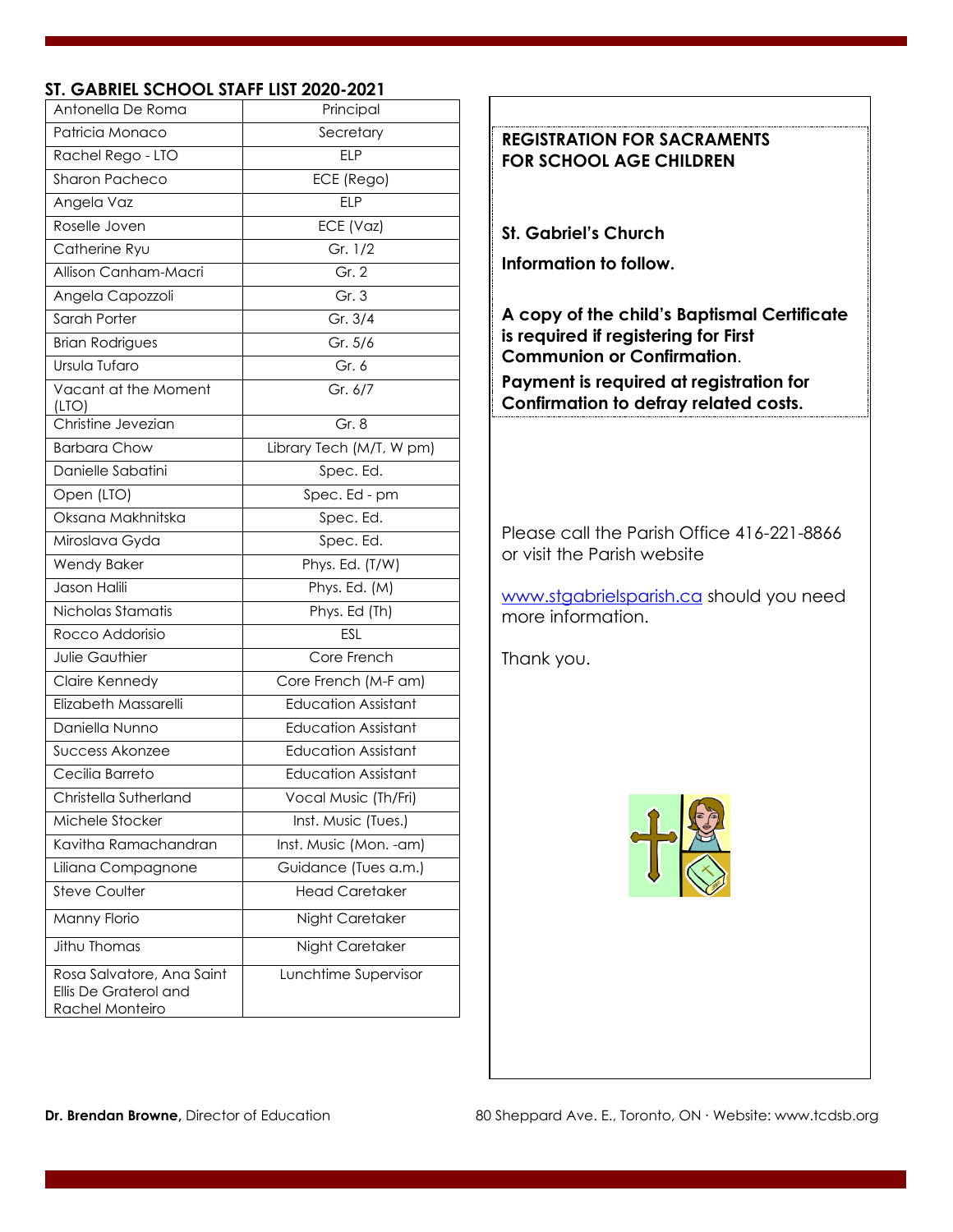#### **ST. GABRIEL SCHOOL HOURS 2020-2021 SCHOOL YEAR**



**Start of School Day:** 9:00 a.m. **Dismissal:** 3:30 p.m.

**Morning Recess:** 10:42 a.m. to 10:57 a.m. **Lunch Hour**: **11:45 p.m. to 12:45 p.m. Afternoon Recess:** 2:12 p.m. to 2:27 p.m.

#### **SAFE SCHOOL ARRIVAL PROGRAM**

To report your child as late or absent, please use one of the following options: Call 1(833)251-3286 (toll-free) Online go.schoolmessenger.ca School Messenger Mobile App Please make sure that all students who arrive late check in at the front office. \*Please ensure the school office has your current email address on file.\*

#### **STUDENT INFORMATION**

Please ensure that all information regarding your child is up-to-date. We need to have the correct home telephone numbers, work numbers, home address and emergency contact. If these numbers change please let the school know promptly, IN WRITING.

#### **LUNCH ROUTINES**

Students are all asked to stay at school for lunch due to COVID-19 . We highly discourage parents/guardians from allowing their children to leave the school property unsupervised for lunch.

#### **FAITH PLANNERS/STUDENT AGENDAS**

We will continue to use student agendas. The cost for each Agenda is \$8.00. We highly recommend the use of the Agenda as a communication tool between school and home. Please take some time to review the content in the opening pages. They include policies, procedures and St. Gabriel's Code of Conduct information, as well as the school's Progressive Discipline Plan.

#### **VISITORS TO THE SCHOOL**

**Visitors will be restricted because of COVID-19. If you need to speak with your child's teacher, kindly call and make an appointment. Your child's teacher will be happy to meet with you at a mutually convenient time.** 

#### **APPROPRIATE DRESS CODE POLICY**

All students are expected to come to school daily appropriately dressed and in a manner that reflects the aims and atmosphere of a Catholic school. St. Gabriel has adopted the TCDSB NAVY BLUE AND WHITE DRESS CODE, which consists of the following: a solid navy blue bottom (pant, kilt, skirt, or shorts); a plain white or navy blue shirt or top; and a white or navy blue sweater or pullover. Some examples of items not allowed are: spaghetti strap or tank tops, jeans/denim material, black pants, pants with stripes in any colour, tee shirts with logos or slogans on them, and short-shorts.

#### **DROPPING OFF & PICKING UP STUDENTS**

For the sake of safety, we ask that in the mornings you drop off your children in the appropriate sections of the school yard and leave them with our staff. **Please make sure that your child is dropped off as close to 9 am as possible to maintain social distancing in the school yard.** This will help the students develop routines and it will also help our staff ensure a safe school yard.

If you are picking up your child early from school please call ahead and we will have your child ready for pick up. Thank you for your cooperation in this matter.

#### **SCHOOL BUS INFORMATION**

Please sign up online to access Transportation information via the new Bus Planner portal. Select parents on the main screen and get access to the following:

-your child's transportation information and when available the real time location of your child's bus -school bus delays and cancellations delivered to your email

You will need your child's 9 digit OEN (found on their report card)

Students who do not have an OEN (JK or new to the district) contact the school.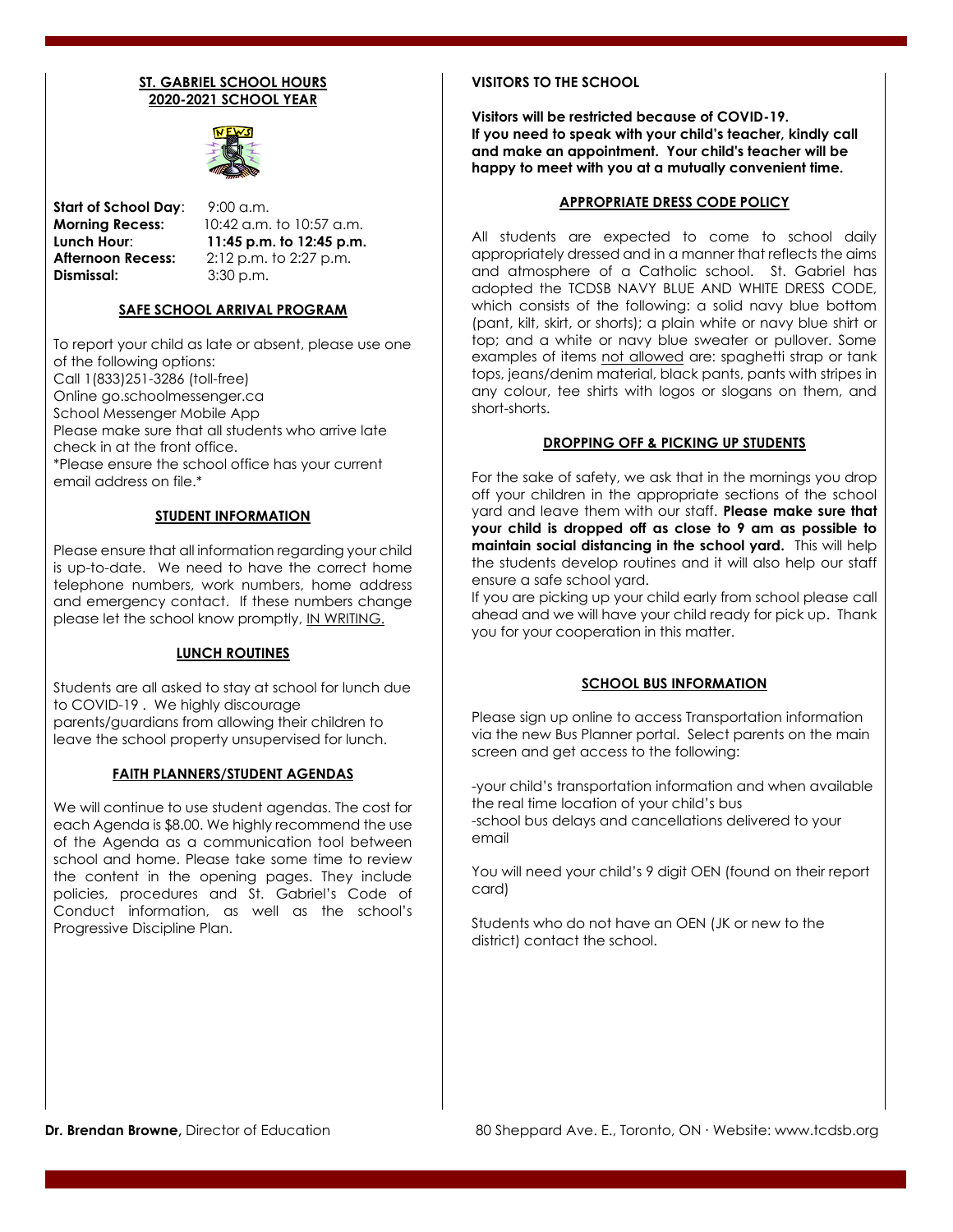

#### **September 2020**  Monthly Update From the Board

#### **RETURNING TO SCHOOL IN SEPTEMBER**

The Toronto Catholic District School Board (TCDSB) recognizes that families are eager to know what they can expect for their child in September. The Board has approved a staggered re-entry starting September 14, 2020. Please be assured that the TCDSB is working with the Ministry of Education and Toronto Public Health to ensure a safe return to school for everyone. We will continue to share the latest information and developments as it becomes available.

• **Latest Updates**

View the [latest updates](https://www.tcdsb.org/FORSTUDENTS/back-to-school/Pages/latest-updates.aspx) including communications to parents, announcements and other critical information and developments related to school reopening.

- **Frequently Asked Questions** Find [answers to questions](https://www.tcdsb.org/FORSTUDENTS/back-to-school/Pages/faq.aspx) about back to school, health and safety, transportation and much more.
- **School Reopening Action Plan** Learn what to expect and how we will continue to work together to support you for the [safe return to school.](https://www.tcdsb.org/FORSTUDENTS/back-to-school/Pages/reopening-plan.aspx)

#### **Introducing our Director of Education**

Dr. Brendan Browne is a transformative organizational change leader, who brings a wealth of educational leadership in areas related to literacy and numeracy, special education, classroom management, educational technology, and program evaluation. You can learn more about Dr. Browne here:

[https://www.tcdsb.org/Board/BoardAdministration/DirectorofEducation/Pages/Default.aspx.](https://www.tcdsb.org/Board/BoardAdministration/DirectorofEducation/Pages/Default.aspx)

#### **Important Reminders for Parents**

#### **Liability Insurance**

All parents are reminded to consider checking the adequacy of their liability insurance through their homeowners'/tenants' insurance policy to cover claims arising out of injuries caused by their child at school. Student Accident Insurance application forms are forwarded to schools for distribution, and can also be purchased on-line at [www.insuremykids.com.](http://www.insuremykids.com/) TCDSB's Risk Management continues to strongly promote this product as an inexpensive form of dental, disability and life insurance.

#### **School Cash Online**

Parents/guardians are reminded to create their School Cash Online profile for a safe and convenient payment option that eliminates the need to send cash or cheques to school. For more information and to create your account visit [www.tcdsb.org/FORPARENTS/schoolcashonline](http://www.tcdsb.org/FORPARENTS/schoolcashonline)

#### **Bus Transportation Information and Updates**

Communications with parents regarding bus transportation for students is a priority. In order to stay informed, parents are encouraged to register on the Toronto Student Transportation Group (TSTG) portal today by visiting [www.torontoschoolbus.org.](http://www.torontoschoolbus.org/) This portal provides TCDSB parents with online access to their children's transportation information and up to the minute email notifications regarding school bus cancellations or delays. If you have any issues signing up on the portal, please contact [support@torontoschoolbus.org](mailto:support@torontoschoolbus.org) and staff will assist you with the registration of your account.

For updates on public transportation visit the Toronto Transit Commission website at<http://www.ttc.ca/>

#### **Safe Arrival**

Parents are encouraged to sign up for the School Messenger app. This will allow parents and the school to stay in touch to report absences quickly and easily, and also for the school and the school board to communicate to parents about important information throughout the year including cancellations, closures and other critical issues. [www.tcdsb.org/programsservices/safeschools/newsandevents/pages/signupschoolmessenger.aspx](https://www.tcdsb.org/programsservices/safeschools/newsandevents/pages/signupschoolmessenger.aspx) 

If you require assistance updating your School Messenger information, please email our support staff who can assist:

- Elementary: [TrilliumElementary.AdminSupport@tcdsb.org](mailto:TrilliumElementary.AdminSupport@tcdsb.org)
- Secondary: [Trillium.Secondary.Support@tcdsb.org](mailto:Trillium.Secondary.Support@tcdsb.org)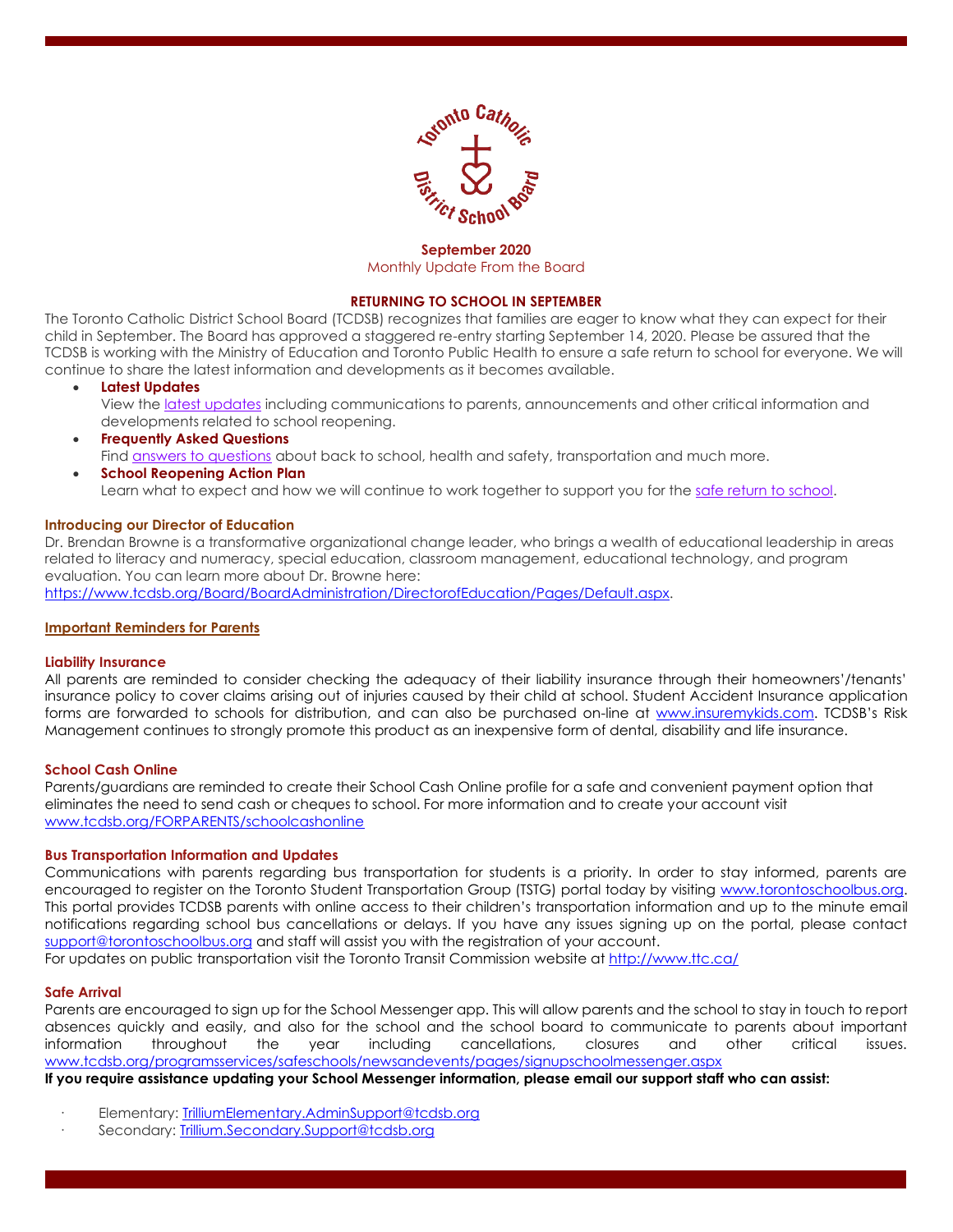#### **Stay Informed Throughout the Year**

Visit [www.tcdsb.org](http://www.tcdsb.org/) for update Follow @TCDSB on Twitter Follow<https://www.facebook.com/Toronto.CatholicDSB/> on Facebook Follow torontocatholicdsb on Instagram

#### **Important Information for Students**

#### **Night School Registration**

Registration for evening credit courses, Saturday language programs begins soon. Check here for details: <https://www.tcdsb.org/ProgramsServices/ContinuingEducation/Pages/Default.aspx>

#### **International Languages After Hours Program Registration**

Registration for the 2020-2021 elementary IL After Hours Program continues this fall. Apply online: <https://www.tcdsb.org/programsservices/schoolprogramsk12/internationallanguages/pages/saturdayschoolregistration.aspx>

#### **Student Voice on the Board of Trustees**

Student Trustees for 2020-2021 are Keith Babybayon <https://www.tcdsb.org/Board/TrusteesoftheBoard/StudentTrustees/KeithBaybayon/Pages/default.aspx> and Kathy Nguyen <https://www.tcdsb.org/Board/TrusteesoftheBoard/StudentTrustees/KathyNguyen/Pages/default.aspx>

#### **City of Toronto Parks and Recreation is Hiring**

A variety of part-time positions are available for students. For details, visit<https://jobs.toronto.ca/recreation/>

#### **Visit the Student Portal**

To get information about scholarships, awards, bursaries, contests, employment and volunteer opportunities: <https://www.tcdsb.org/FORSTUDENTS/Pages/default.aspx>

#### **Events and Information**

#### **September's Virtue is Hospitality**

All resources for the month of September, and for the monthly virtues throughout the year can be found here: [www.tcdsb.org/Board/NurturingOurCatholicCommunity/VirtueoftheMonth/Pages/Default.aspx](http://www.tcdsb.org/Board/NurturingOurCatholicCommunity/VirtueoftheMonth/Pages/Default.aspx)

#### **Pastoral Plan: This Year we Focus on "Rooted in Christ: we Become"**

In the third year of our pastoral plan, "Rooted in Christ, we Become" our focus turns to what how our sense of belonging and our shared beliefs help us to become all that we are meant to be.

"What you are is God's gift to you, what you become is your gift to God."— Hans Urs von Balthasar Resources for the Year: [https://www.tcdsb.org/Board/NurturingOurCatholicCommunity/rooted-in](https://www.tcdsb.org/Board/NurturingOurCatholicCommunity/rooted-in-christ/webecome/Pages/default.aspx)[christ/webecome/Pages/default.aspx](https://www.tcdsb.org/Board/NurturingOurCatholicCommunity/rooted-in-christ/webecome/Pages/default.aspx)

#### **September Events and Meetings**

- September is Ukrainian Heritage Month [https://www.tcdsb.org/FORCOMMUNITY/HeritageCelebration/Ukrainian-](https://www.tcdsb.org/FORCOMMUNITY/HeritageCelebration/Ukrainian-Canadian-Heritage-Month/Pages/default.aspx)[Canadian-Heritage-Month/Pages/default.aspx](https://www.tcdsb.org/FORCOMMUNITY/HeritageCelebration/Ukrainian-Canadian-Heritage-Month/Pages/default.aspx)
- City of Toronto declares September as Bike Month. Learn more about bicycle safety: <https://www.torontoschoolbus.org/cycle/>
- September 1,2,3—PA Days
- September 3--Student Achievement Committee Meeting, 7 PM
- September 5—International Day of Charity
- September 7—Labour Day
- September 8—Governance and Policy Committee Meeting 7 PM
- September 8--International Literacy Day
- September 9—Fetal Alcohol Spectrum Disorder Awareness Day <https://www.tcdsb.org/news/othernews/2019/pages/fasd.aspx>
- September 13--Grandparent's Day
- September 10—Corporate Services Committee Meeting
- September 14—Catholic Parent Involvement Committee
- September 16—Special Education Advisory Committee